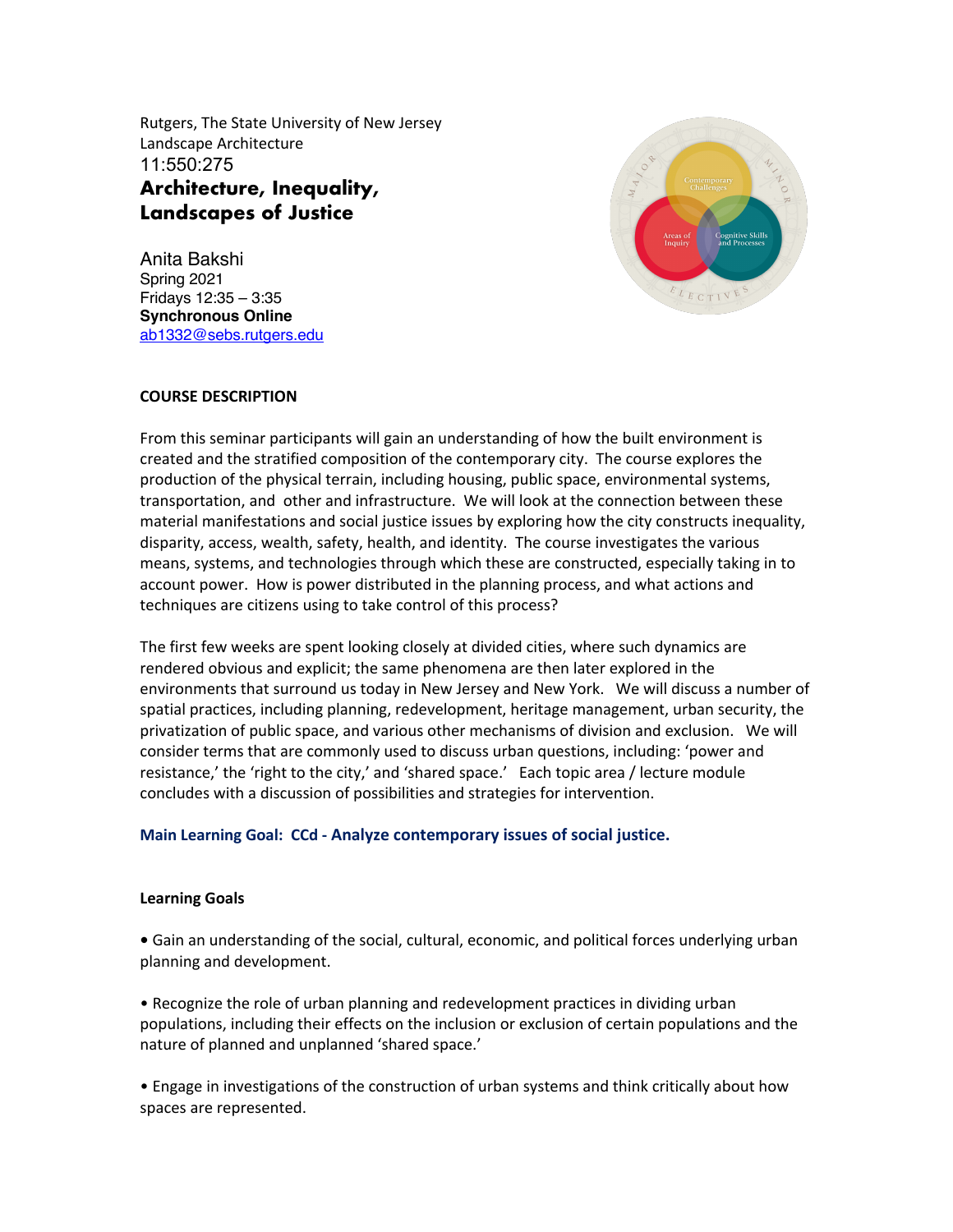## **EVALUATION**

| <b>Class Assignments</b>              | 10% | Due: every week  |
|---------------------------------------|-----|------------------|
| <b>Student DISCUSSIONs</b>            | 20% | Due: every week  |
| City Guide Rough Draft                | 10% | Due: early March |
| <b>City Stratifications Guidebook</b> | 30% | Due: early April |
| Presentations                         | 10% | Due: early April |
| <b>Final Guidebook</b>                | 20% | Due: April 30    |

## **Class Assignments**

Each student will be required to present on the assigned readings once during the course of the semester. Presentations will be 5-7 minutes long. These should not be a summary of the entire reading, but a presentation of points the student found to be important. Connections should be made between the readings and contemporary urban issues in the town that the student is exploring for their City Guide, or to New Jersey / New York more broadly. A number of small, in-class assignments will be give throughout the semester – these are listed for each week in the Class Schedule.

## **Student DISCUSSIONs**

Short weekly DISCUSSION posts will focus on specific questions or issues from the readings. These will also help you prepare the larger assignments, as you will be asked to connect your chosen research site with the lectures and readings through the DISCUSSION posts. DISCUSSIONs will be graded based on on-time completion of the post, the coverage of required topics as listed in the DISCUSSION post assignment, and connection made to the assigned readings.

#### **City Stratifications Guidebook**

Using maps, images, and text create a 10-page 'Travel Guide' of your home town or other selected town/neighborhood of interest in New Jersey or New York City. In addition to information about urban history and important tourist sites, **add** other layers of information about how health, safety, inequality, identity, or wealth (and other relevant layers) have been created and are expressed in your city. To do this, you will need to consult scholarly accounts, local newspapers, and census data. In addition, you might take photographs, visit the local historical society, speak with local community organizations, or speak to family members about their memories. One visit to a *virtual* local meeting in your town is required. This could be a council meeting, planning board meeting, zoning board meeting, design review meeting, or cultural heritage commission meeting. Use the images, text, maps, and quotations in your guidebook. This will be presented in class.

#### **Presentations**

10-minute presentations will be scheduled for the middle of the semester. Students will present their 'travel guide' and paper topics for class discussion.

#### **Final Guidebook**

A final City Guidebook PDF, with an expanded section (3-5 additional pages) will be due at the end of the semester.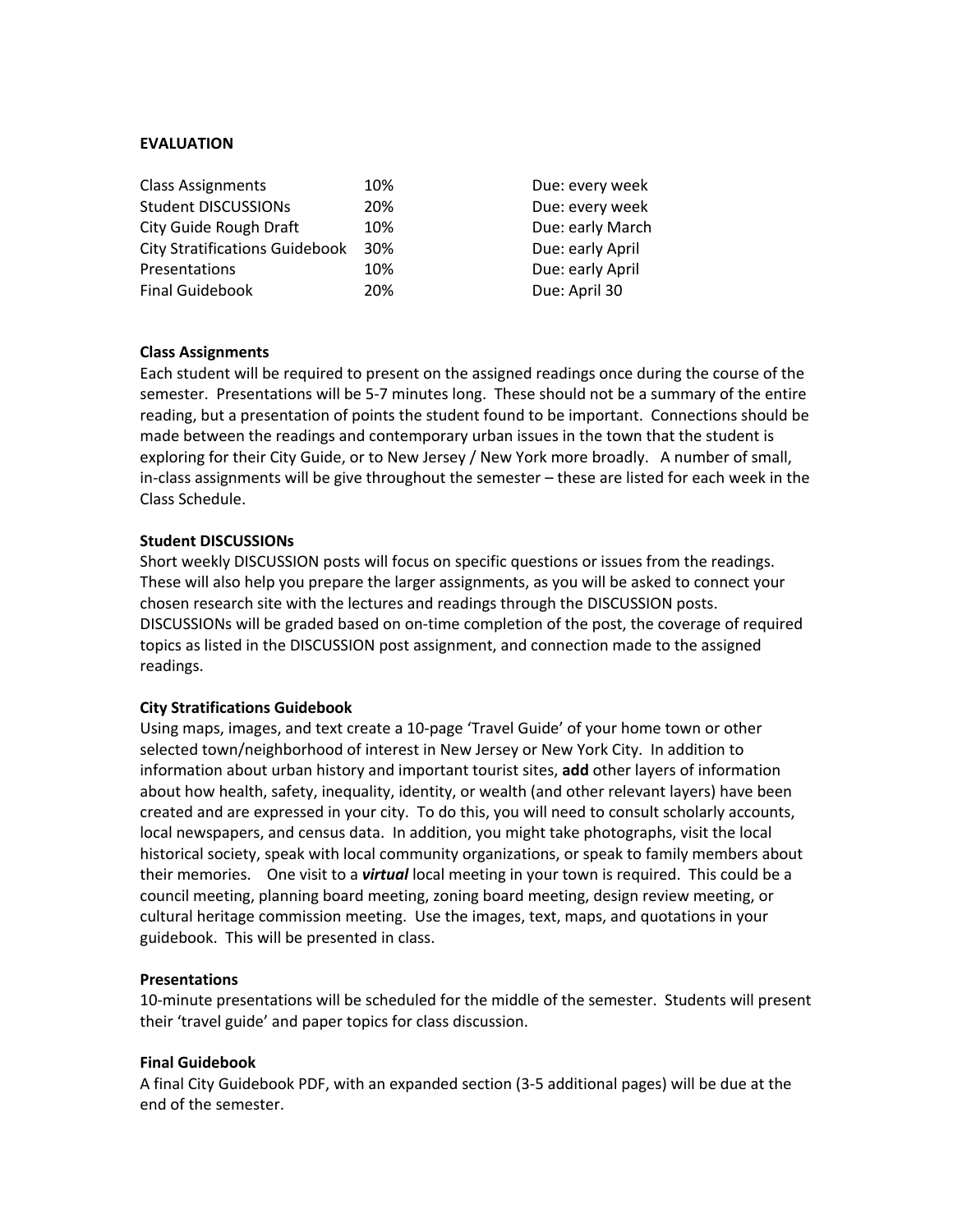## **Academic integrity policy**

Violations include: cheating, fabrication, plagiarism, denying others access to information or material, and facilitating violations of academic integrity. Rutgers academic integrity site: http://academicintegrity.rutgers.edu/

## **City Stratifications Guidebook**

For inspiration, look at some examples of existing city guides, and think about how you can adjust the format to work for the particular social justice story (or stories) you think it is important to tell.

**Wildsam Guides CITIx60 City Guide** Le Cool's Weird and Wonderful Guides **Graphic USA: An Alternative Guide to 25 Cities** The Design Guide Series

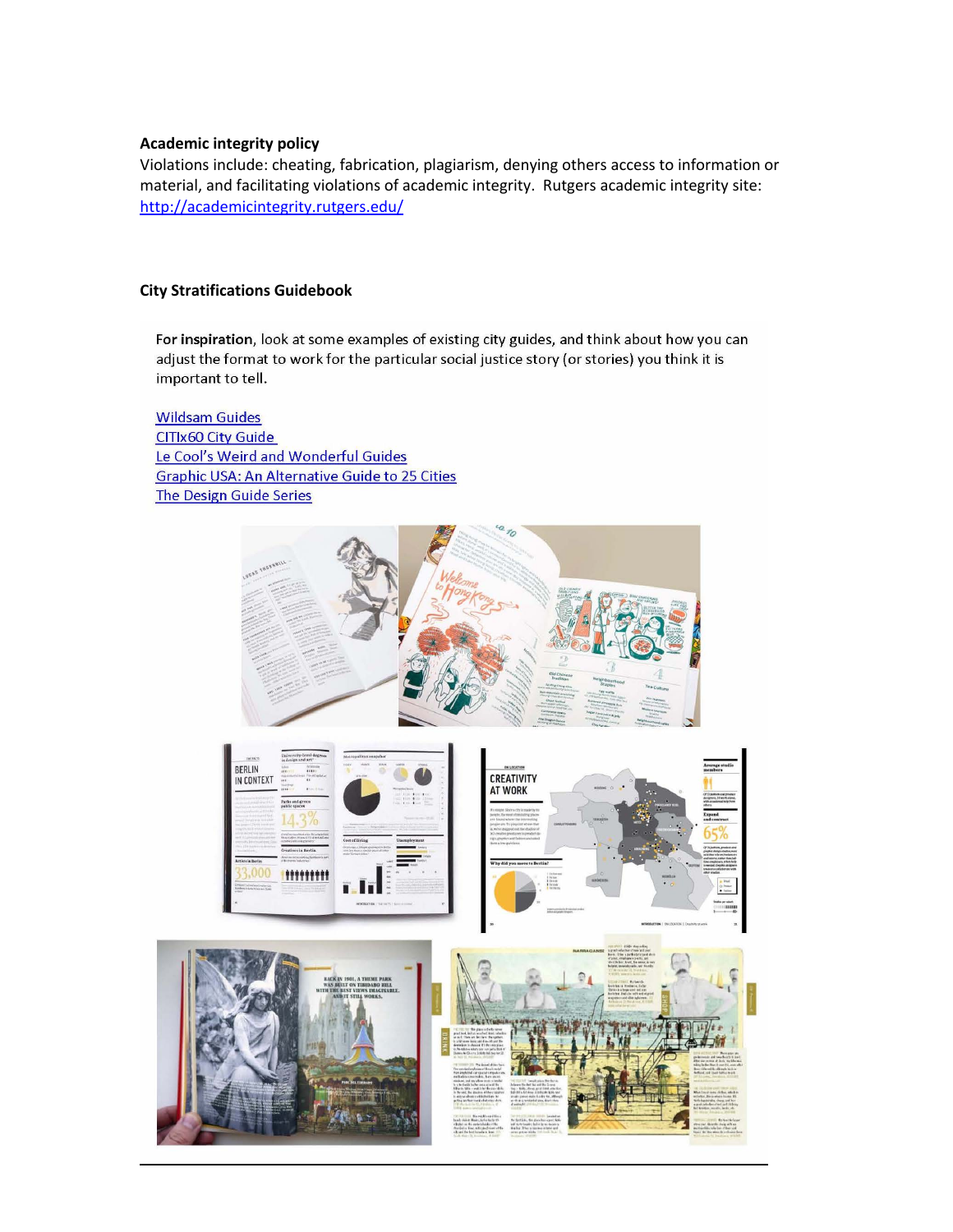# **COURSE SCHEDULE**

**ARCHITECTURE & INEQUALITY Spring 2021**

| <b>PLANNING</b>            |                                                                                                                                                                                                                                                                                                                                                                                          |                                                                                                                                                                                                                                                                                                                                                                                                                                                                                                                                                                                                                      |
|----------------------------|------------------------------------------------------------------------------------------------------------------------------------------------------------------------------------------------------------------------------------------------------------------------------------------------------------------------------------------------------------------------------------------|----------------------------------------------------------------------------------------------------------------------------------------------------------------------------------------------------------------------------------------------------------------------------------------------------------------------------------------------------------------------------------------------------------------------------------------------------------------------------------------------------------------------------------------------------------------------------------------------------------------------|
| WEEK 1<br>Jan.22           | . How do cities become divided?<br>. What is the history of urban segregation?<br>• How is division instituted in cities today ?                                                                                                                                                                                                                                                         |                                                                                                                                                                                                                                                                                                                                                                                                                                                                                                                                                                                                                      |
|                            | <b>LECTURE</b><br><b>Introduction</b><br><b>Mechanisms of Exclusion and Control</b>                                                                                                                                                                                                                                                                                                      | Divided Cities & Conflict Infrastructure in Jerusalem, Beirut, Nicosia, Istanbul                                                                                                                                                                                                                                                                                                                                                                                                                                                                                                                                     |
|                            | Discussion of Technology - The Decade that Tech lost its Way<br>Sign up for article presentations for the next weeks USING DISCUSSION POST                                                                                                                                                                                                                                               |                                                                                                                                                                                                                                                                                                                                                                                                                                                                                                                                                                                                                      |
| WEEK 2<br>Jan.29           | . Do/ how much do people want to share space?<br>• Are cities today becoming more or less segregated?<br>. How is urban citizenship created and communicated? How is the message delivered of who belongs?<br>. What does the right to the city mean?                                                                                                                                    |                                                                                                                                                                                                                                                                                                                                                                                                                                                                                                                                                                                                                      |
|                            | <b>LECTURE</b><br><b>Shared Space</b><br>Citizenship & Belonging<br><b>Redevelopment Projects</b><br>Spaces of Consumerism                                                                                                                                                                                                                                                               | <b>READINGS</b><br>Nezar Alsayyad & Ananya Roy. Medieval Modernity: On<br>Citizenship and Urbanism in a Global Era, 2006.<br>Space and Polity, Vol. 10, No. 1, Pages 1-20.<br>David Harvey. The Right to the City, 2008. The New Left<br>Review. Pages 23-40.                                                                                                                                                                                                                                                                                                                                                        |
|                            | <b>DISCUSSION POST</b><br>Write two paragraphs about what you<br>think the "right to the city" means. Based<br>on your own experiences, how do you<br>think people want to share space in New<br>Jersey ? Reference the concept of<br>"Medieval Modernity" and how it connects<br>to places that you have experienced. Has<br>/ how has COVID changed how people<br>want to share space. | OPTIONAL : James Holston & Arjun Appadurai. Cities &<br>Citizenship. 1999. Pages 1-17.<br><b>IN CLASS PRESENTATIONS</b><br>Students Present on the Readings / Discussion of DISCUSSION<br>posts<br><b>IN CLASS EXERCISE</b><br>In small groups look at the provided map of New Brunswick<br>and the Rutgers campus. Discuss / diagram where people<br>share space. Use text or colors to indicate who is sharing<br>space. Where do different groups come together? Where do<br>they prefer to remain separate? Obviously COVID has changed<br>many aspects of sharing space - what do you think will be<br>lasting? |
| WEEK <sub>3</sub><br>Feb.5 | . Who builds the city?<br>. What actual role do designers and planners play?                                                                                                                                                                                                                                                                                                             | . Where is there room for resistance / the ability to change normal modes of spatial production?                                                                                                                                                                                                                                                                                                                                                                                                                                                                                                                     |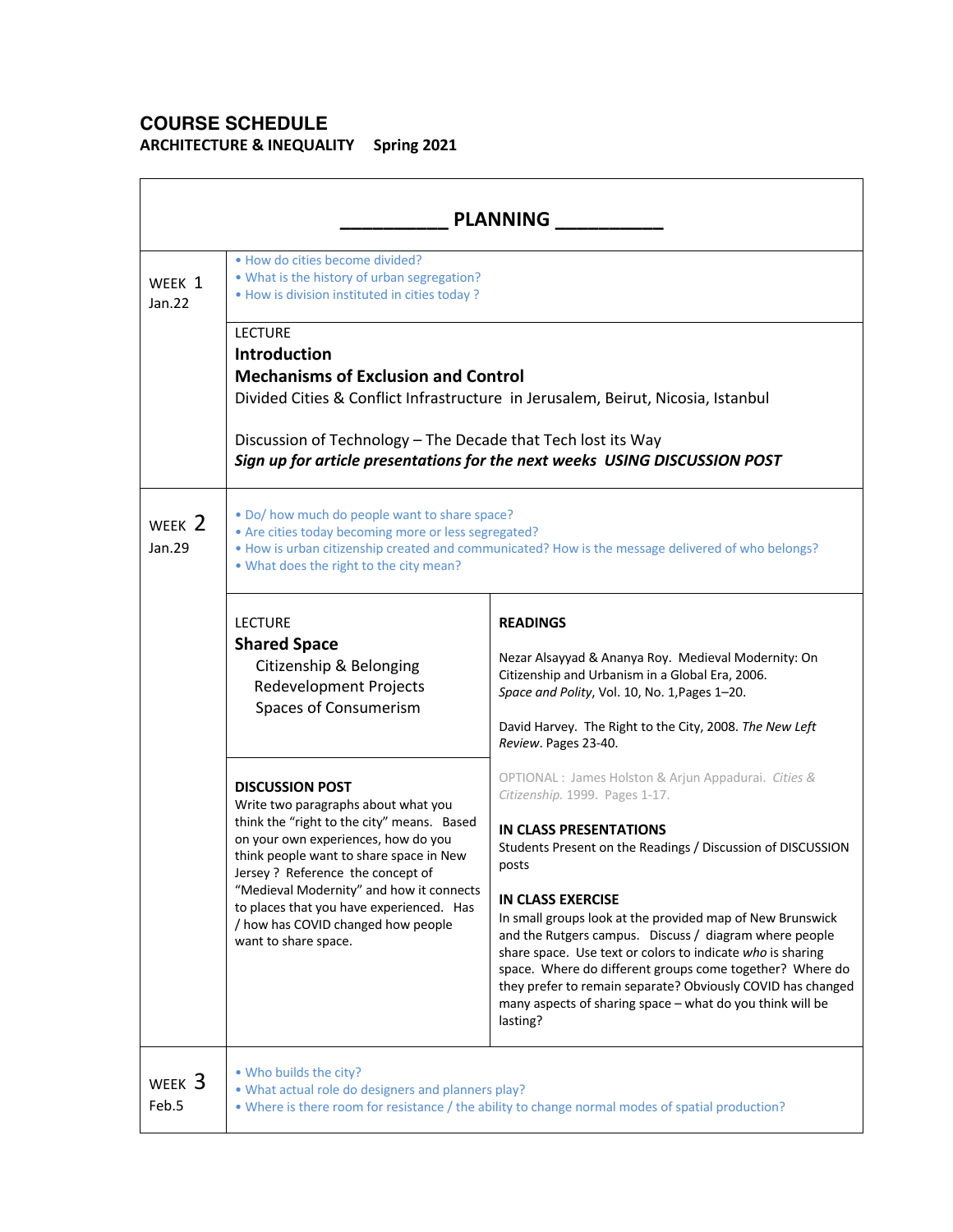|                         | <b>LECTURE</b><br><b>Planning &amp; Power</b><br><b>Building the Corporate Downtown</b><br>Power and Planning<br><b>Community Engagement Strategies</b><br><b>Action Research / Planners Stories</b>                                                                                                                                                                                                                                                                                                                                                                                                                            | <b>READINGS</b><br>John Forester, The Deliberative Practitioner: Encouraging<br>Participatory Planning Processes, 1999.<br>Chapter #5, Pages 115-153.<br>Laura Lawson, et.al., Design as Democracy: Techniques for<br>Collective Creativity, 2017. Intro & Chapter #1, Pages 1-44.                                                                                                                                                                                                                                                                                                                                                                                                                                                                                                                                                                                                            |
|-------------------------|---------------------------------------------------------------------------------------------------------------------------------------------------------------------------------------------------------------------------------------------------------------------------------------------------------------------------------------------------------------------------------------------------------------------------------------------------------------------------------------------------------------------------------------------------------------------------------------------------------------------------------|-----------------------------------------------------------------------------------------------------------------------------------------------------------------------------------------------------------------------------------------------------------------------------------------------------------------------------------------------------------------------------------------------------------------------------------------------------------------------------------------------------------------------------------------------------------------------------------------------------------------------------------------------------------------------------------------------------------------------------------------------------------------------------------------------------------------------------------------------------------------------------------------------|
|                         | <b>DISCUSSION POST</b><br>Write two paragraphs about how the<br>techniques proposed by Forester and<br>Lawson et.al. can address some of the<br>issues that we discussed so far in class with<br>planning practices. How do their<br>suggestions address the power dynamics in<br>the planning of the built environment?                                                                                                                                                                                                                                                                                                        | OPTIONAL - Anastasia Loukaitou-Sideris & Tribid Banerjee.<br>Urban Design Downtown: Poetics and Politics of Form. 1998.<br>Chapter #3, Pages 73-99.<br><b>IN CLASS PRESENTATIONS</b><br>Review Conflict in Cities Briefing Papers (8 4-page pamphlets)<br>in small groups. Present key findings and connections to local<br>landscapes at the end of class.                                                                                                                                                                                                                                                                                                                                                                                                                                                                                                                                   |
|                         |                                                                                                                                                                                                                                                                                                                                                                                                                                                                                                                                                                                                                                 | <b>HOUSING, LAND &amp; WEALTH</b>                                                                                                                                                                                                                                                                                                                                                                                                                                                                                                                                                                                                                                                                                                                                                                                                                                                             |
| week $\bm{4}$<br>Feb.12 | . What role does housing play in achieving the American dream?<br>. How is housing security or precarity distributed in the US today?<br>. What historical legacies inform what housing looks like today?                                                                                                                                                                                                                                                                                                                                                                                                                       |                                                                                                                                                                                                                                                                                                                                                                                                                                                                                                                                                                                                                                                                                                                                                                                                                                                                                               |
|                         | <b>LECTURE</b><br><b>Housing</b><br>de jure Housing segregation<br>Advanced Marginality and Housing<br>Urban Outcasts / the 'Hyperghetto'<br>Eviction / Subsidized Housing<br>Case Studies: Texas Rapid Recovery<br>Housing and Elemental's Incremental<br>Housing in Chile<br><b>DISCUSSION POST</b><br>Write two paragraphs about the origins of<br>housing inequality and precarity in the<br>rental market today. Are Keeanga-<br>Yamahtta Taylor and Desmond in<br>agreement about what is wrong with<br>where housing is located and allocated?<br>What kinds of protections should be put in<br>place for renters today? | <b>READINGS</b><br>Keeanga-Yamahtta Taylor. Race for Profit: How Banks and<br>Real Estate Industry Undermined Black Homeownership.<br>2019. Chapter TBD.<br>Matthew Desmond. Evicted: Poverty and Profit in the<br>American City, 2017. Chapters #1-3. Pages 1-43<br>Richard Rothstein, The Color of Law: A Forgotten History of<br>how our Government Segregated America, 2017.<br>Pages vii -14, and 39-57.<br>IN CLASS PRESENTATIONS<br>Students Present on the Readings / Discussion of DISCUSSION<br>posts<br><b>IN CLASS EXERCISE</b><br>Visit the Mapping Inequality website. Zoom in to find the<br>town you will be working on for your City Guidebook project.<br>Examine the historic maps showing the history of redlining in<br>the area. Is there any correlation between the redlined area<br>and current conditions in the city today? Present your<br>findings to the class. |
| week $5$<br>Feb.19      | • Is gentrification inevitable?<br>· Is green always good?<br>. What role does architecture play in creating inequality?<br>• Can people make personal choices that affect gentrification? Do we have a choice ?                                                                                                                                                                                                                                                                                                                                                                                                                | https://dsl.richmond.edu/panorama/redlining/#loc=5/39.1/-<br>94.58                                                                                                                                                                                                                                                                                                                                                                                                                                                                                                                                                                                                                                                                                                                                                                                                                            |
|                         |                                                                                                                                                                                                                                                                                                                                                                                                                                                                                                                                                                                                                                 |                                                                                                                                                                                                                                                                                                                                                                                                                                                                                                                                                                                                                                                                                                                                                                                                                                                                                               |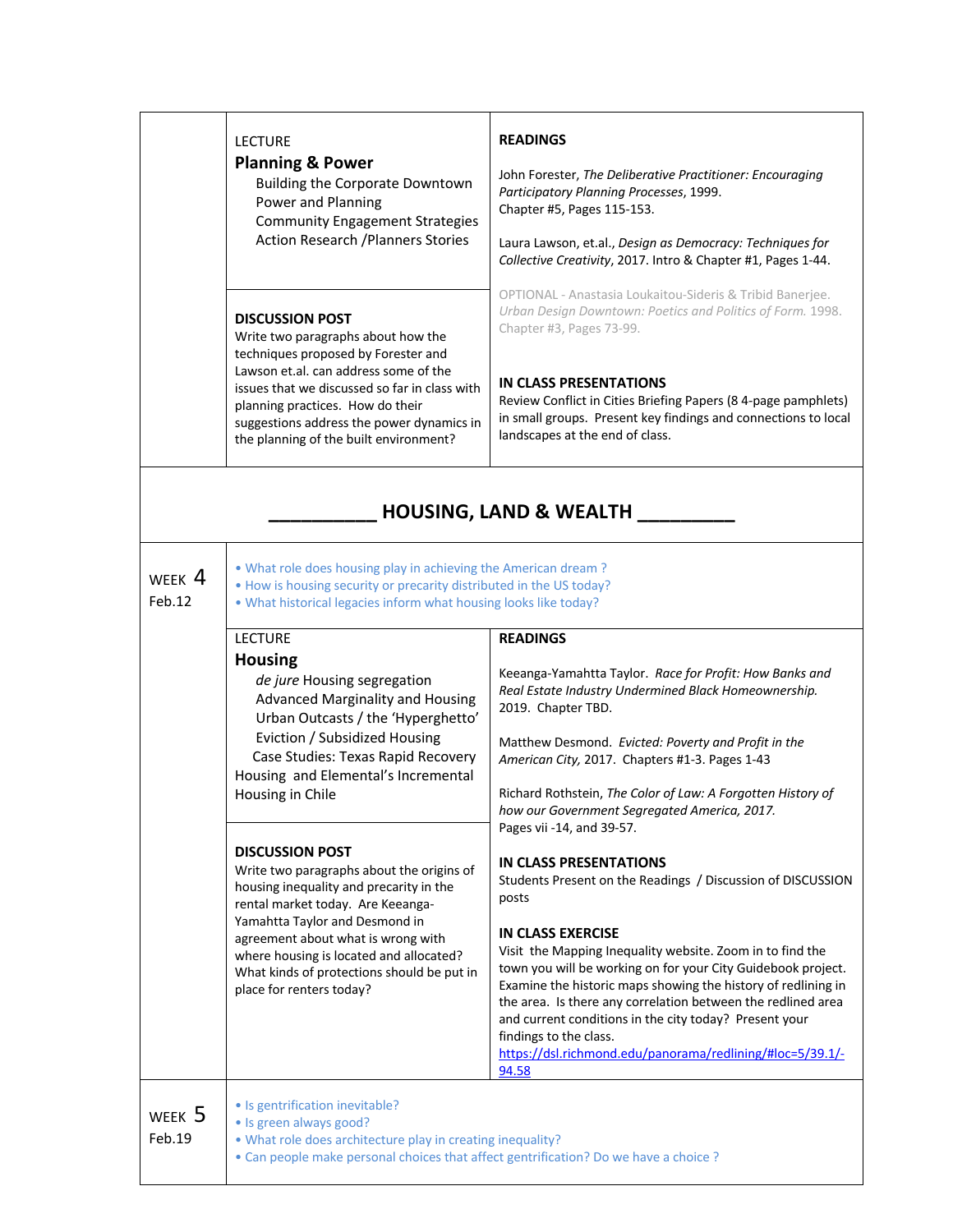|                                                                                                                                                                                                                       | <b>LECTURE</b><br><b>Gentrification</b><br>Architecture & Inequality<br>"There Goes the Neighborhood"<br><b>Green Gentrification</b><br>Case Study: Project Row Houses,<br>Houston                                                                                                                                                                                              | <b>READINGS</b><br>Sharon Zukin, "How Brooklyn Became Cool" Naked City, 2010.<br>Pages 35-61.<br>Mindy Fullilove. Root Shock, 2017. Pages xv-20, and 52-70<br>Martin, Moore, & Schindler (eds). The Art of Inequality:<br>Architecture, Housing, and Real Estate, 2015.<br>Pages 10-31.                                                                                                                                                                                                                                          |
|-----------------------------------------------------------------------------------------------------------------------------------------------------------------------------------------------------------------------|---------------------------------------------------------------------------------------------------------------------------------------------------------------------------------------------------------------------------------------------------------------------------------------------------------------------------------------------------------------------------------|----------------------------------------------------------------------------------------------------------------------------------------------------------------------------------------------------------------------------------------------------------------------------------------------------------------------------------------------------------------------------------------------------------------------------------------------------------------------------------------------------------------------------------|
|                                                                                                                                                                                                                       | <b>DISCUSSION POST</b><br>Write two paragraphs about how<br>gentrification unfolds over time. According<br>to Fullilove, what are the psychological and<br>social impacts of large-scale neighborhood<br>change? What role does architecture play?<br>What role do our own personal tastes and<br>habits of consumption play in this process,<br>as we seek out what is "cool"? | <b>IN CLASS PRESENTATIONS</b><br>Students Present on the Readings / Discussion of DISCUSSION<br>posts<br><b>IN CLASS EXERCISE</b><br>Look at the materials on the Urban Displacement Project<br>website. What might deter gentrification?<br>https://www.urbandisplacement.org                                                                                                                                                                                                                                                   |
| WEEK $6$<br>Feb.26                                                                                                                                                                                                    | • Is it possible to create social housing in the USA?<br>• How can designers create buildings and open space for new social formations?                                                                                                                                                                                                                                         | . How can land be taken out of the real estate market and kept in community land trusts?                                                                                                                                                                                                                                                                                                                                                                                                                                         |
|                                                                                                                                                                                                                       | <b>LECTURE</b><br><b>Land Tenure</b><br><b>Community Land Trusts</b><br>Case Study: Dudley Street, Boston<br>Case Study: South Bronx Unite<br><b>Social Housing</b><br>Case Study: BIGYard, Berlin<br>Case Study: Alt Erlaa, Vienna                                                                                                                                             | <b>READINGS</b><br>People's Policy Project. A Plan to Solve the Housing Crisis<br>through Social Housing. 2018. (Policy Paper)<br>Community Land Trusts in Urban Omnibus, 2018.<br>Redesigning the Housing Market, in Assemble Papers, 2019.<br><b>IN CLASS PRESENTATIONS</b><br>Students Present on the Readings                                                                                                                                                                                                                |
| <b>DISCUSSION POST</b><br>your opinion about how viable these<br>more specifically for the town you are<br>could work here? How would it work?<br>What would need to change? Would<br>people be willing to accept it? | After reading the People's Policy Project<br>paper and the discussion of CLTs, present<br>proposals are for the United States, and<br>examining for your City Guidebook. What                                                                                                                                                                                                   | Discussion of DISCUSSION posts<br><b>IN CLASS EXERCISE</b><br>Breakout in small groups and discuss your own shared living<br>experiences in dorms or apartments. Make bubble diagrams<br>of the location of the private spaces and public spaces.<br>Where did people gather? Where did they prefer to have<br>more or less privacy? Can you transform your bubble<br>diagrams into a proposal for your vision of how shared<br>housing could work in New Brunswick? Or in the town you<br>are exploring in your City Guidebook? |
| ENNIDONNAENT R. LEAITL                                                                                                                                                                                                |                                                                                                                                                                                                                                                                                                                                                                                 |                                                                                                                                                                                                                                                                                                                                                                                                                                                                                                                                  |

## **\_\_\_\_\_\_\_\_\_\_ ENVIRONMENT & HEALTH \_\_\_\_\_\_\_\_\_\_**

| WEEK    | 7 |
|---------|---|
| March 5 |   |

- How are communities affected by industrial pollution and contamination?
- How does the public health landscape of American cities connect to a history of industrial zoning?
	- What are the connections between race and contamination?
		- How does contamination affect cultural practices and connections to the landscape?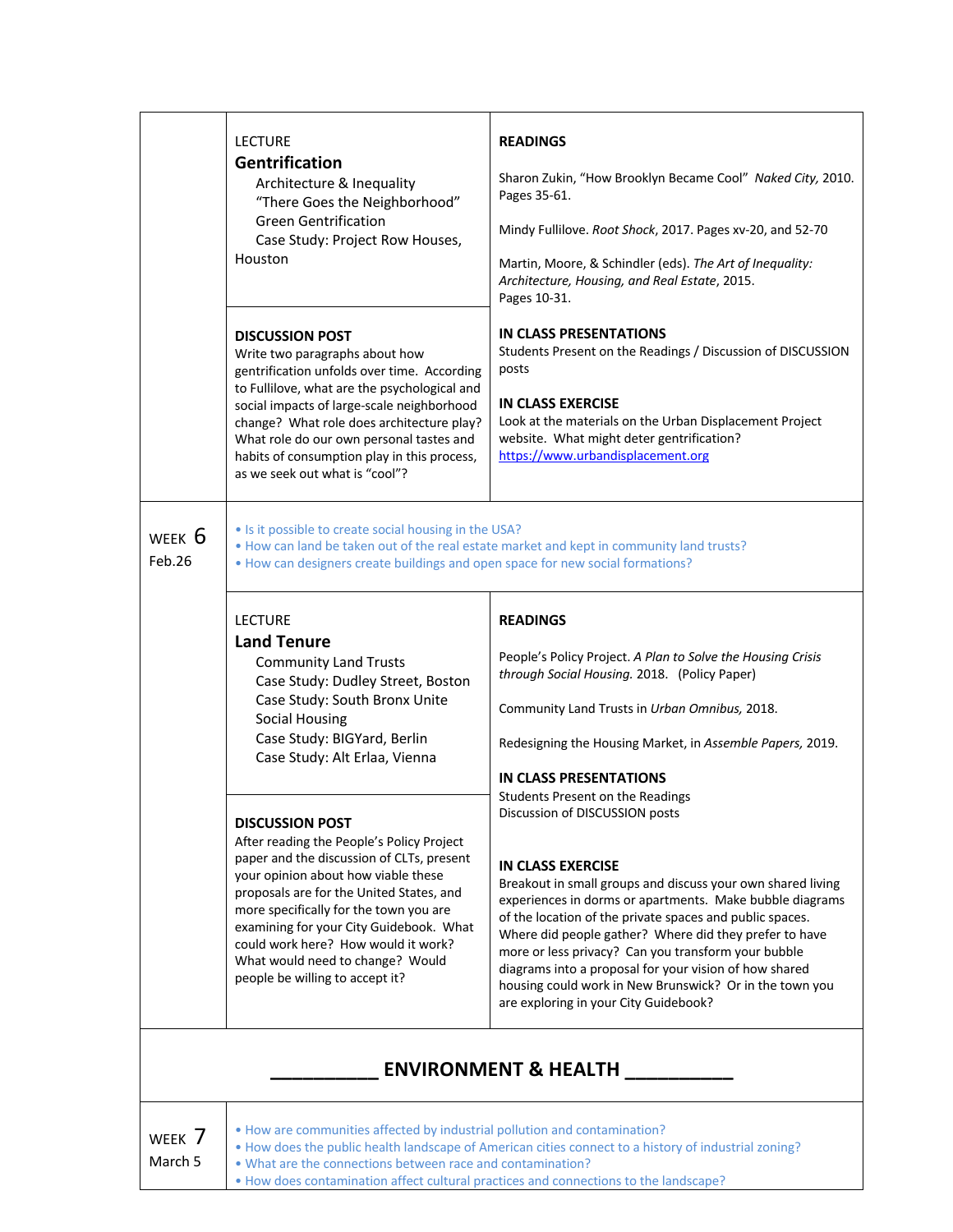|                    | <b>LECTURE</b><br><b>Environmental Justice</b><br>History of Industrial Zoning<br>Superfund Program<br>New York City Public Health<br>Native American Land and Laws<br>Case Study: Ringwood, New Jersey<br><b>DISCUSSION POST</b><br>Write two paragraphs about what you<br>learned about the environmental justice<br>movement. Which populations are<br>affected most by pollution and<br>contamination? What groups are making<br>efforts to combat negative impacts of<br>pollution? What protections are in place?<br>What is being dismantled? | <b>READINGS</b><br>Julie Sze, Noxious New York: The Racial Politics of Urban<br>Health and Environmental Justice, 2006.<br>Chapter #2, Pages 49-90.<br>Nick Estes, Our History is the Future, 2019<br>1 Chapter, Pages TBD.<br>Anita Bakshi (Ed). Our Land, Our Stories: Excavating<br>Subterranean Histories of Ringwood Mines and the<br>Ramapough Lunaape Nation, 2019.<br>Introduction, Pages 7-13.<br><b>IN CLASS PRESENTATIONS</b><br>Students Present on the Readings<br>Discussion of DISCUSSION posts<br><b>IN CLASS EXERCISE</b><br>Divide into small groups and choose one section of the Our<br>Land, Our Stories book. Carefully go through the drawings,<br>maps, and diagrams in your section. Assess how the<br>information is presented. Make a list of unexpected findings<br>and then quickly research the connections between Ringwood<br>and other New Jersey landscapes, or other American<br>landscapes about which you find information on the "Climates<br>of Inequality" website.<br>http://climatesofinequality.org/about/#partners<br>Are there any Superfund sites near you? Any drinking water<br>reservoirs? Any communities concerned about contamination<br>or remediation? Present your findings to the class. |
|--------------------|------------------------------------------------------------------------------------------------------------------------------------------------------------------------------------------------------------------------------------------------------------------------------------------------------------------------------------------------------------------------------------------------------------------------------------------------------------------------------------------------------------------------------------------------------|--------------------------------------------------------------------------------------------------------------------------------------------------------------------------------------------------------------------------------------------------------------------------------------------------------------------------------------------------------------------------------------------------------------------------------------------------------------------------------------------------------------------------------------------------------------------------------------------------------------------------------------------------------------------------------------------------------------------------------------------------------------------------------------------------------------------------------------------------------------------------------------------------------------------------------------------------------------------------------------------------------------------------------------------------------------------------------------------------------------------------------------------------------------------------------------------------------------------------------------------------|
| WEEK 8<br>March 12 | . How does location affect public health?<br>. What strategies can combat lack of access to healthy food in the city?<br>. What does food justice mean and how can it be achieved?                                                                                                                                                                                                                                                                                                                                                                   |                                                                                                                                                                                                                                                                                                                                                                                                                                                                                                                                                                                                                                                                                                                                                                                                                                                                                                                                                                                                                                                                                                                                                                                                                                                  |
|                    | <b>LECTURE</b>                                                                                                                                                                                                                                                                                                                                                                                                                                                                                                                                       |                                                                                                                                                                                                                                                                                                                                                                                                                                                                                                                                                                                                                                                                                                                                                                                                                                                                                                                                                                                                                                                                                                                                                                                                                                                  |
|                    | <b>Access to Healthy</b>                                                                                                                                                                                                                                                                                                                                                                                                                                                                                                                             | <b>READINGS</b>                                                                                                                                                                                                                                                                                                                                                                                                                                                                                                                                                                                                                                                                                                                                                                                                                                                                                                                                                                                                                                                                                                                                                                                                                                  |
|                    | <b>Environments</b><br>Food Systems / Urban Agriculture<br>Case Studies : Bronx, Via Verde<br><b>Chicago Mobile Markets</b><br>Detroit, Oakland Avenue Farm<br><b>Health Care Provision</b><br>Case Study: Alameda firehouse<br>health clinics                                                                                                                                                                                                                                                                                                       | Garrett Broad, More Than Just Food: Food Justice and<br>Community Change, 2016.<br>Chapter #2, Pages 33-60.<br><b>IN CLASS PRESENTATIONS</b><br>Students Present on the Reading<br>Discussion of DISCUSSION posts<br><b>DUE TODAY - ROUGH DRAFT OF CITY GUIDES</b>                                                                                                                                                                                                                                                                                                                                                                                                                                                                                                                                                                                                                                                                                                                                                                                                                                                                                                                                                                               |
|                    | <b>DISCUSSION POST</b><br>Write two paragraphs about public health<br>or food justice issues in the town you are<br>exploring for your City Guidebook. Take a<br>look at local organizations working in New<br>Brunswick and describe if any of their                                                                                                                                                                                                                                                                                                | IN CLASS EXERCISE - VOICETHREADS<br>In class today present a rough draft of your City Stratifications<br>Guidebook. Include a <i>minimum</i> of 4 printed pages from your<br>guidebook. Watch and comment on VoiceThreads and then<br>we will gather for a final discussion with suggestions for your<br>classmates final Guidebooks.                                                                                                                                                                                                                                                                                                                                                                                                                                                                                                                                                                                                                                                                                                                                                                                                                                                                                                            |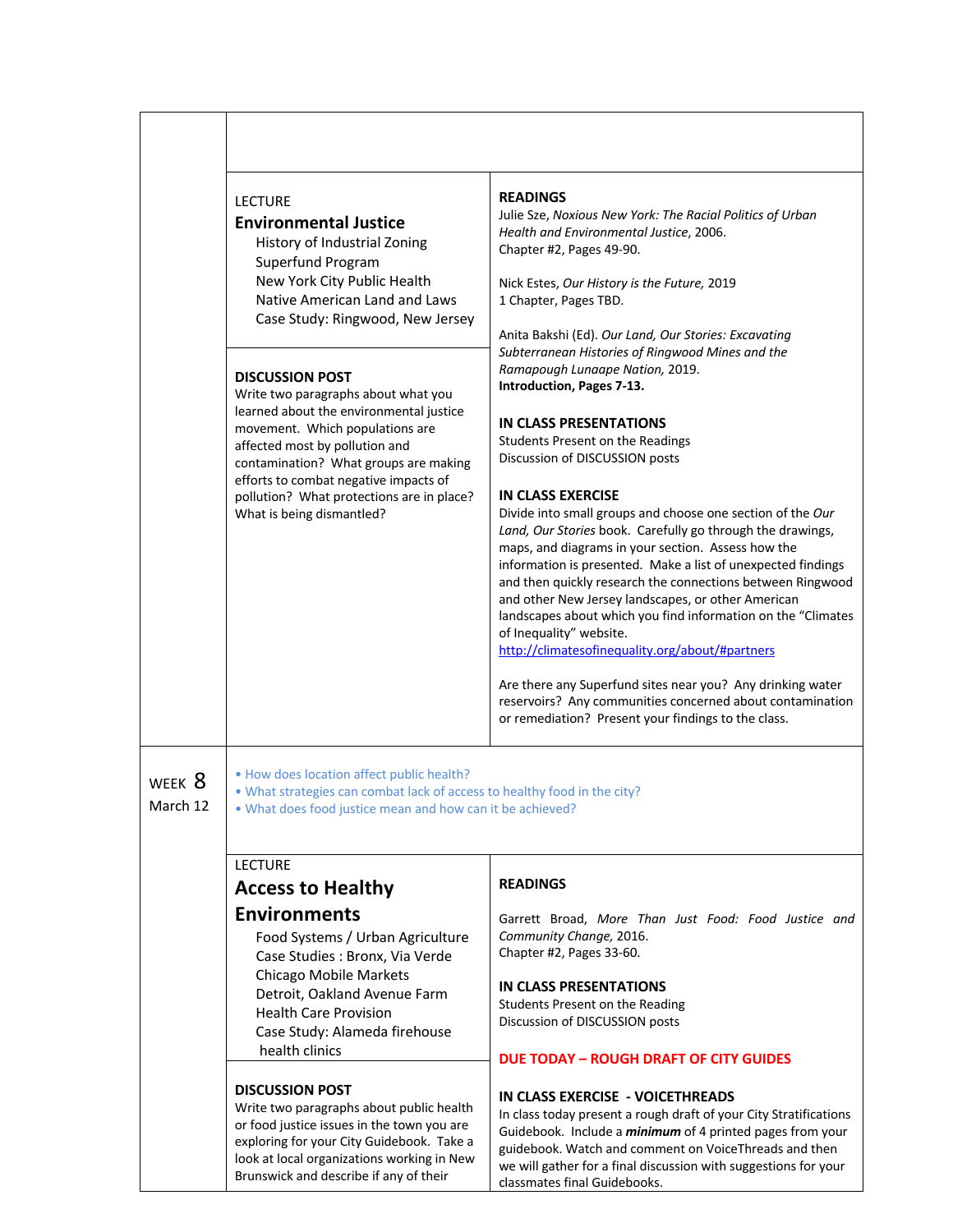|                               | programs would be useful in your town?<br>Look at groups like: Elijah's Promise and<br>the New Brunswick Community Food<br>Alliance.                                                                                                                                                                                                                                                                                                                                                                                               |                                                                                                                                                                                                                                                                                                                                                                                                                                                                                                                                                                                                                                                                                                                                                                                                                                                                                                                                                                        |
|-------------------------------|------------------------------------------------------------------------------------------------------------------------------------------------------------------------------------------------------------------------------------------------------------------------------------------------------------------------------------------------------------------------------------------------------------------------------------------------------------------------------------------------------------------------------------|------------------------------------------------------------------------------------------------------------------------------------------------------------------------------------------------------------------------------------------------------------------------------------------------------------------------------------------------------------------------------------------------------------------------------------------------------------------------------------------------------------------------------------------------------------------------------------------------------------------------------------------------------------------------------------------------------------------------------------------------------------------------------------------------------------------------------------------------------------------------------------------------------------------------------------------------------------------------|
|                               |                                                                                                                                                                                                                                                                                                                                                                                                                                                                                                                                    | SPRING BREAK March 13 - 21                                                                                                                                                                                                                                                                                                                                                                                                                                                                                                                                                                                                                                                                                                                                                                                                                                                                                                                                             |
| WEEK 9<br>March 26            | DUE TODAY - Draft #2 - CITY STRATIFICATIONS GUIDEBOOK VOICETHREADS<br>IN CLASS PRESENTATIONS OF CITY STRATIFICATIONS GUIDEBOOK                                                                                                                                                                                                                                                                                                                                                                                                     |                                                                                                                                                                                                                                                                                                                                                                                                                                                                                                                                                                                                                                                                                                                                                                                                                                                                                                                                                                        |
|                               |                                                                                                                                                                                                                                                                                                                                                                                                                                                                                                                                    | <b>IDENTITY, DESIGN &amp; REPRESENTATION</b>                                                                                                                                                                                                                                                                                                                                                                                                                                                                                                                                                                                                                                                                                                                                                                                                                                                                                                                           |
| <b>WEEK</b><br>10<br>April 2  | . How can people and social practices become more central to design practice?<br>. How do buildings structure social relations?                                                                                                                                                                                                                                                                                                                                                                                                    | . How much do architects, landscape architects, and urban planners know about people?                                                                                                                                                                                                                                                                                                                                                                                                                                                                                                                                                                                                                                                                                                                                                                                                                                                                                  |
|                               | <b>LECTURE</b><br><b>Society &amp; Design</b><br>Designing for People?<br>How Architectural Education Works<br>Architectural Drawing Technologies<br><b>DISCUSSION POST</b><br>Write two paragraphs about what you<br>think the connections are between people<br>and the built environment. How do<br>buildings and urban spaces affect social<br>life? Think back to the earlier lectures /<br>discussions about sharing space and the<br>connections between space and identity.<br>How do design practices affect social life? | <b>READINGS</b><br>Anita Bakshi & Zaire Dinzey-Flores "Architecture & Sociology,"<br>2019.<br>Diane Harris, Little White Houses: How the Postwar Home<br>Constructed Race in America, 2013.<br>Pages 83-109<br>OPTIONAL - Thomas Gieryn, "What Buildings Do," 2002.<br><b>IN CLASS PRESENTATIONS</b><br>3 Students Present on the Readings<br><b>IN CLASS EXERCISE</b><br>We are in a strange time now of gathering / distancing in<br>public space.  Using Google maps revisit public spaces and<br>explore how they have changed. You can take a screen shot<br>on Google maps and then annotate over it to think back to<br>where people would gather and how buildings influenced<br>social life. You could look at the Rutgers campuses, George<br>Street in New Brunswick, parks in New York City, or a public<br>space in your town. Then, comment on the present<br>moment. In this time of quarantine, what / where are people<br>communicating or gathering? |
| <b>WEEK</b><br>11<br>April 9  |                                                                                                                                                                                                                                                                                                                                                                                                                                                                                                                                    | IN CLASS PRESENTATIONS OF CITY STRATIFICATIONS GUIDEBOOK VOICETHREADS                                                                                                                                                                                                                                                                                                                                                                                                                                                                                                                                                                                                                                                                                                                                                                                                                                                                                                  |
| <b>WEEK</b><br>12<br>April 16 | . What cultural work do images and renderings do?<br>. How do maps create space? What do the reveal and what do they hide?<br>• How can social practices be mapped?                                                                                                                                                                                                                                                                                                                                                                | . How is the way that the built environment is drawn / modelled affect how it is built and who it is built for?                                                                                                                                                                                                                                                                                                                                                                                                                                                                                                                                                                                                                                                                                                                                                                                                                                                        |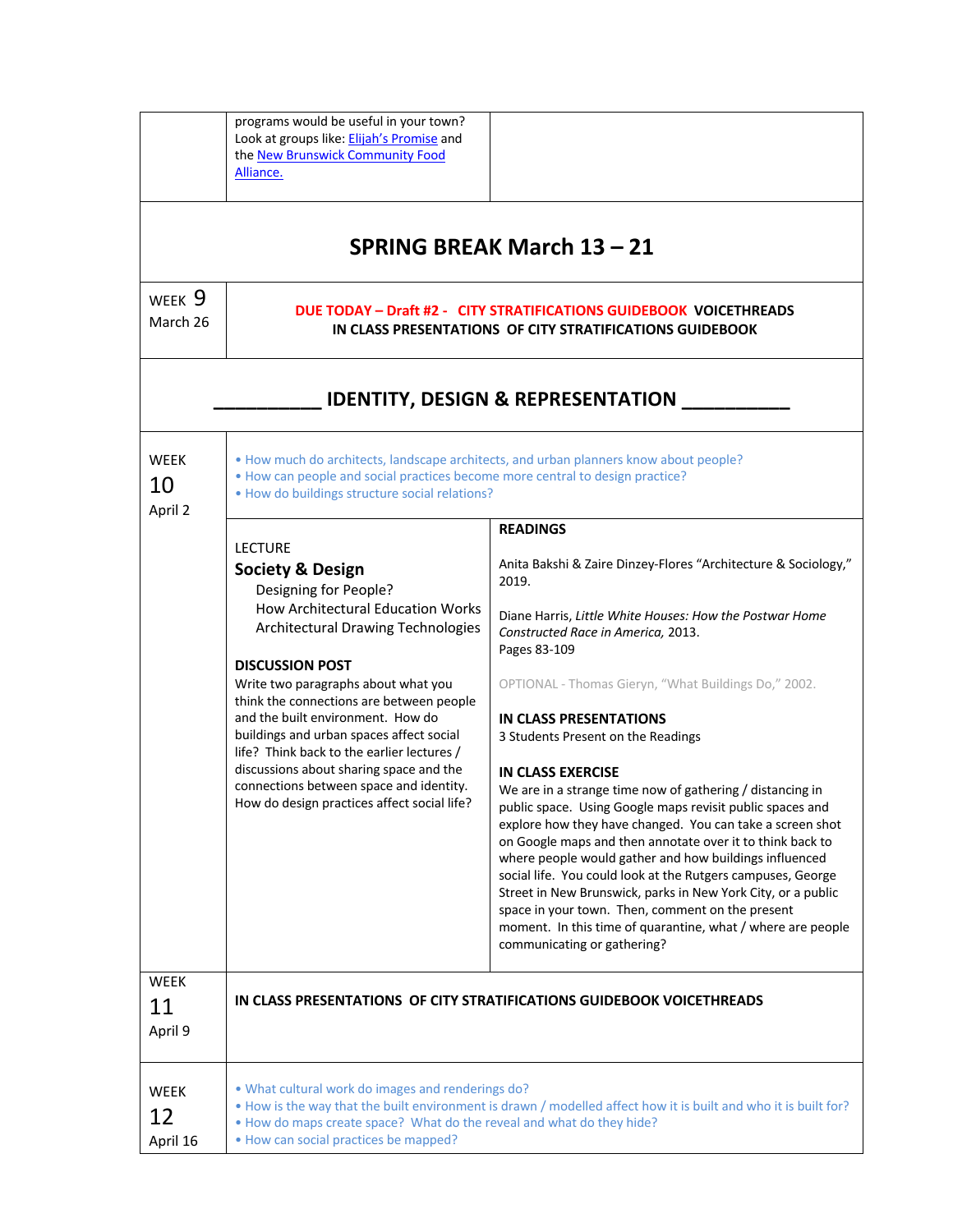|                               | <b>LECTURE</b><br><b>Representing Designed and</b><br><b>Built Spaces</b><br>The Cultural Work that Images Do<br>Mapping Tech & Ethical Questions<br>The Agency of Mapping<br>Spatial Ethnography<br>Critical Cartography<br><b>DISCUSSION POST</b><br>After doing the readings, take a look at a<br>few maps online. Pick one or two maps<br>and write about the kinds of abstraction<br>that the map is engaging in. What are the<br>power implications embedded in the map?<br>Take a look at maps of the town you<br>covered in your City Guidebook or the<br>town that you will be exploring for your<br>final paper (if it is different). What is<br>represented in these maps? What is left<br>out?                          | <b>READINGS</b><br>Annette Miae Kim Sidewalk City: Remapping Public Space in<br>Ho Chi Minh City, 2015.<br>Introduction, Pages 1-25; Critical Cartography Primer,<br>Pages 113-149.<br>James Corner. The Agency of Mapping: Speculation, Critique<br>and Invention, 1999. Pages 231-252.<br>OPTIONAL - Shannon Mattern, Deep Mapping the Media City,<br>2015. Pages 27-49.<br><b>IN CLASS PRESENTATIONS</b><br>3 Students Present on the Readings<br>Discussion of DISCUSSION posts<br><b>IN CLASS EXERCISE</b><br>At this point we have seen so many maps, charts, graphs,<br>curves and other presentations of data about COVID (and<br>social unrest / protest movements?) in American cities. Take<br>a look at graphic representations that you can find online.<br>Could any of the techniques you read about be used<br>for different kinds of representations? What is being left out<br>of the representations of the Corona Virus and protest<br>movements?<br>Here are a few examples: |
|-------------------------------|-------------------------------------------------------------------------------------------------------------------------------------------------------------------------------------------------------------------------------------------------------------------------------------------------------------------------------------------------------------------------------------------------------------------------------------------------------------------------------------------------------------------------------------------------------------------------------------------------------------------------------------------------------------------------------------------------------------------------------------|---------------------------------------------------------------------------------------------------------------------------------------------------------------------------------------------------------------------------------------------------------------------------------------------------------------------------------------------------------------------------------------------------------------------------------------------------------------------------------------------------------------------------------------------------------------------------------------------------------------------------------------------------------------------------------------------------------------------------------------------------------------------------------------------------------------------------------------------------------------------------------------------------------------------------------------------------------------------------------------------------|
| <b>WEEK</b><br>13<br>April 23 | • How should we commemorate difficult and contested histories?<br>. Whose heritage is commemorated?<br>• Can one memorial reflect multiple viewpoints?                                                                                                                                                                                                                                                                                                                                                                                                                                                                                                                                                                              | . Can memorials be designed to be part of active practices and as tools of community organizing?                                                                                                                                                                                                                                                                                                                                                                                                                                                                                                                                                                                                                                                                                                                                                                                                                                                                                                  |
|                               | <b>LECTURE</b><br><b>Memorials</b><br>Statue Removal / Addition?<br>Memorial as Participation,<br>Performance, or as Community<br>Organizing Tool.<br><b>Civil War Memorials</b><br><b>Native American Memorials</b><br><b>Slave Trade Memorials</b><br><b>DISCUSSION POST</b><br>What is your opinion about the recent<br>debates about statue removal? Is the<br>answer adding in more new statues?<br>Should the memorial landscape in<br>American reflect multiple viewpoints and<br>the histories of different groups? Think<br>about one particular history you think<br>should be commemorated. Using the<br>"Modes of Engagement" presented in<br>Bakshi's text, describe a couple ideas for<br>commemorating this history. | <b>READINGS</b><br>TBD - Recent Article about memorial changes<br>Anita Bakshi. Topographies of Memories. 2017.<br>Chapter #6. Pages 209-259.<br>Southern Poverty Law Center. Whose Heritage? A Report on<br>Public Symbols of the Confederacy<br>OPTIONAL: Karen E. Till. The New Berlin: Memory, Politics,<br>Place, 2005. Chapter #3, Pages 63-105.<br><b>IN CLASS PRESENTATIONS</b><br>3 Students Present on the Readings<br>Discussion of DISCUSSION posts<br><b>IN CLASS EXERCISE</b><br>Develop some (very quick & very rough) ideas for a memorial<br>in the city you worked on for your Guidebook. OR - you could<br>choose to take on COVID19 / BLM Protests - how would you<br>memorialize this period of time we are living through now?<br>Do a quick sketch or diagram or list of ideas. You can                                                                                                                                                                                    |